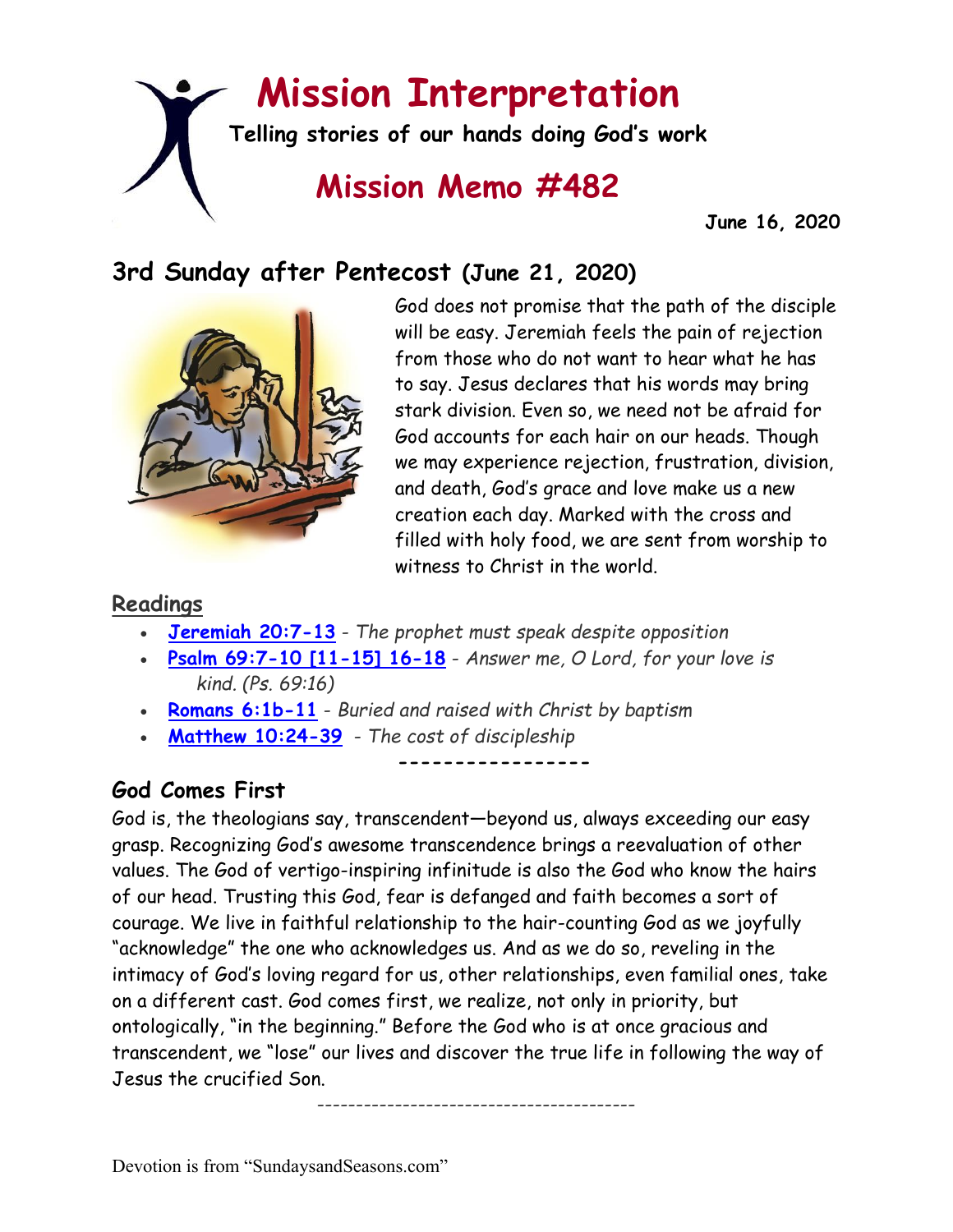# **34th Annual Lutherdale Fest Quilt Auction - Saturday, August 8, 2020 - 9am to 3pm**

With proper precautions being taken annual

fundraiser to support the life changing ministry of Lutherdale is on. Remind folks to set their calendars



and join in for a day full of craft sales, tiny treasures, fabric sales, silent auction bidding, and of course the LIVE AUCTION! This event is outdoors. Physical distancing is requested and masks are encouraged. The Live Auction begins at 10am and will

feature over 200 quilts of all sizes, made and donated by many talented and dedicated quilters.

**NEW THIS YEAR!** Special quilt viewing, in 1-hour time slots, will be available Monday, August 3 - Thursday, August 6 for up to 10 people at a time. Participants will have the opportunity to view quilts and place bids. Limited viewing will be available on Friday, August 7 to preview the quilts. Quilt viewing will be inside the Chapel and the new Conference Center. Mask will be required inside the buildings for quilt viewing.

**Please call (262)742-2352 or email [Casey@lutherdale.org](javascript:;) to reserve a time slot. For more information visit<https://www.lutherdale.org/quilts/>**

#### **Emanuel Nine day of commemoration and repentance**

CHICAGO (June 11, 2020) — June 17 marks the fifth anniversary of the shooting at Mother Emanuel African Methodist Episcopal Church in Charleston, S.C., where nine people were killed during a Bible study.

To honor this day, the 2019 ELCA Churchwide Assembly [adopted a resolution](https://download.elca.org/ELCA%20Resource%20Repository/Establishing_June_17th_as_Emanuel_9_Commemoration_and_Day_of_Repentance.pdf) to establish June 17 as "Emanuel 9 Day of Repentance," commemorating the martyrdom of the Rev. Clementa C. Pinckney, Cynthia Marie Graham Hurd, Susie Jackson, Ethel Lee Lance, Depayne Middleton-Doctor, Tywanza Sanders, the Rev. Daniel L. Simmons, Sharonda Coleman-Singleton and Myra Thompson by Dylann Roof, who grew up in the ELCA. Pinckney and Simmons were graduates of Lutheran Theological Southern Seminary, one of the ELCA's seven seminaries.

The ELCA resolution calls for the commemoration to be grounded in prayer, the development of litanies and worship around repentance from racism, and for deepening conversation with the African Methodist Episcopal Church (AME Church) on ways of reconciliation and repentance on the matters of racism and white supremacy.

Mission Memo 482 The ELCA Prayer Service for Commemoration of the Emanuel Nine will be available [online](https://elca.org/EmanuelNine) at 12 p.m. Eastern time on June 17. Participants include ELCA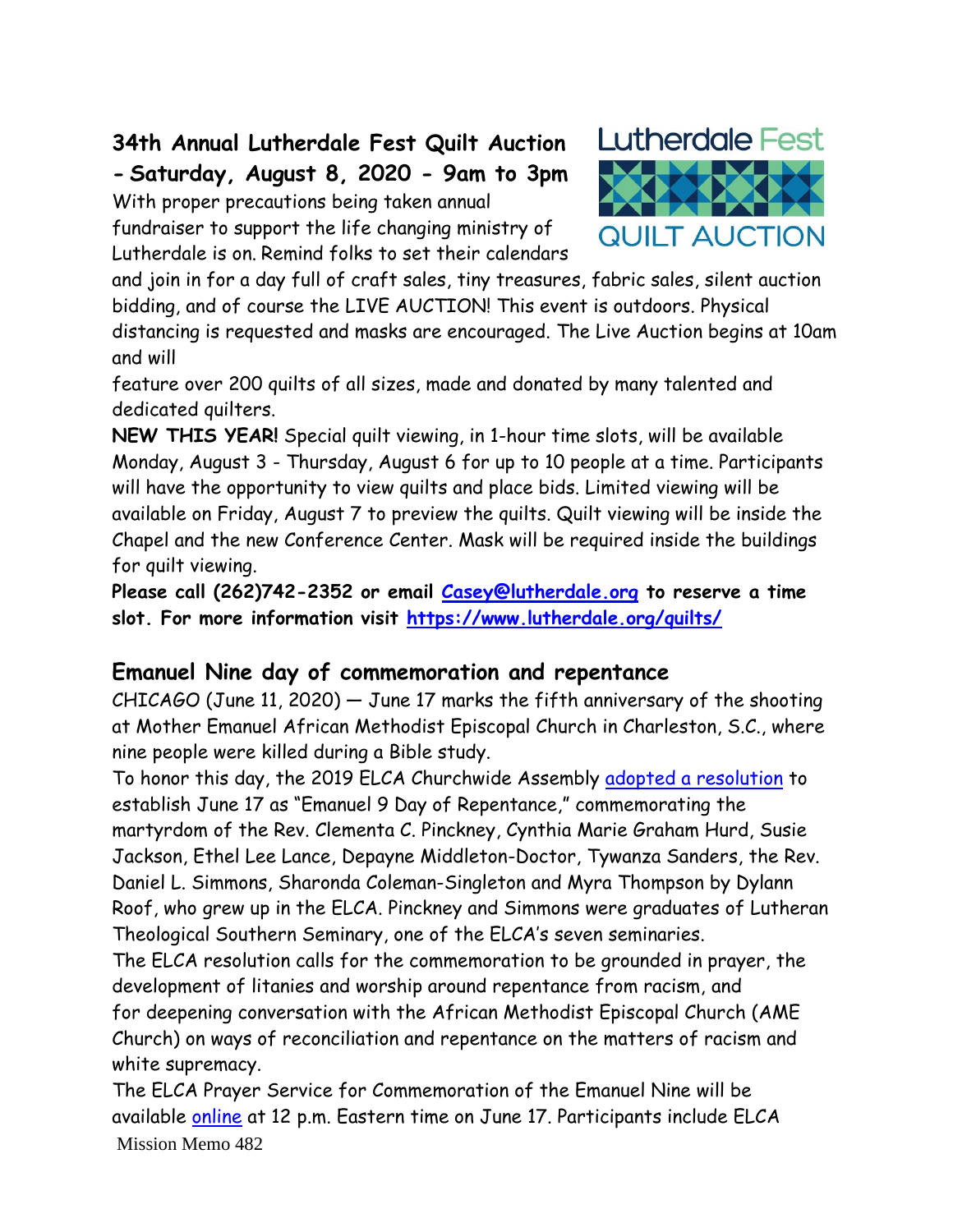leaders representing various leadership groups and ethnic-specific associations, and those who authored and organized the "Emanuel 9 Day of Repentance" resolution. Additionally, several ecumenical partners will participate, including the Rt. Rev. Adam J. Richardson Jr., senior bishop of the AME Church; Mr. Jim Winkler, general secretary and president of the National Council of Churches; and the Rev. Dr. W. Franklyn Richardson, chair of the Conference of National Black Churches. The Rev. Herman Yoos, bishop of the South Carolina Synod, and the Rt. Rev. Samuel L. Green Sr., presiding bishop of the 7th Episcopal District of the AME Church, will co-host the service. The Rev. Elizabeth Eaton, ELCA presiding bishop, will deliver the sermon.

The service will conclude with a call to action from three ELCA leaders, including the presiding bishop, Vice President William Horne and the Rev. Tracie Bartholomew, chair of the Conference of Bishops.

More information about the ELCA's ecumenical relationship with the AME Church and resources to help congregations honor this day are available [here.](https://elca.org/EmanuelNine) <https://www.elca.org/News-and-Events/8042>

#### **COVID-19 PANDEMIC RESPONSE – SITUATION REPORT 4**

The COVID-19 pandemic continues to affect countless lives across the country. As of June 14, there have been a total of 2 million cases in the United States and over 114,000 people have lost their lives. This number continues to grow daily, despite the many preventative actions that communities are taking.



Lutheran Disaster Response is supporting ELCA synods and affiliated social ministry organizations around the U.S. in response to the pandemic, with attention to vulnerable communities, e.g. homeless, senior, and unemployed populations. LDR is helping synods to support congregational feeding ministries, such as food pantries, hot meal delivery, and meal distribution. These ministries prioritize ethnic communities, underrepresented groups, and those whose livelihoods have been affected by the COVID19 pandemic. LDR has most recently supported the following synods:

- Delaware-Maryland Synod Greater Milwaukee Synod Southeast Michigan Synod Central States Synod South Dakota Synod Montana Synod Sierra Pacific Synod Virginia Synod Minneapolis Area Synod
- Rocky Mountain Synod Southwest California Synod

Mission Memo 482